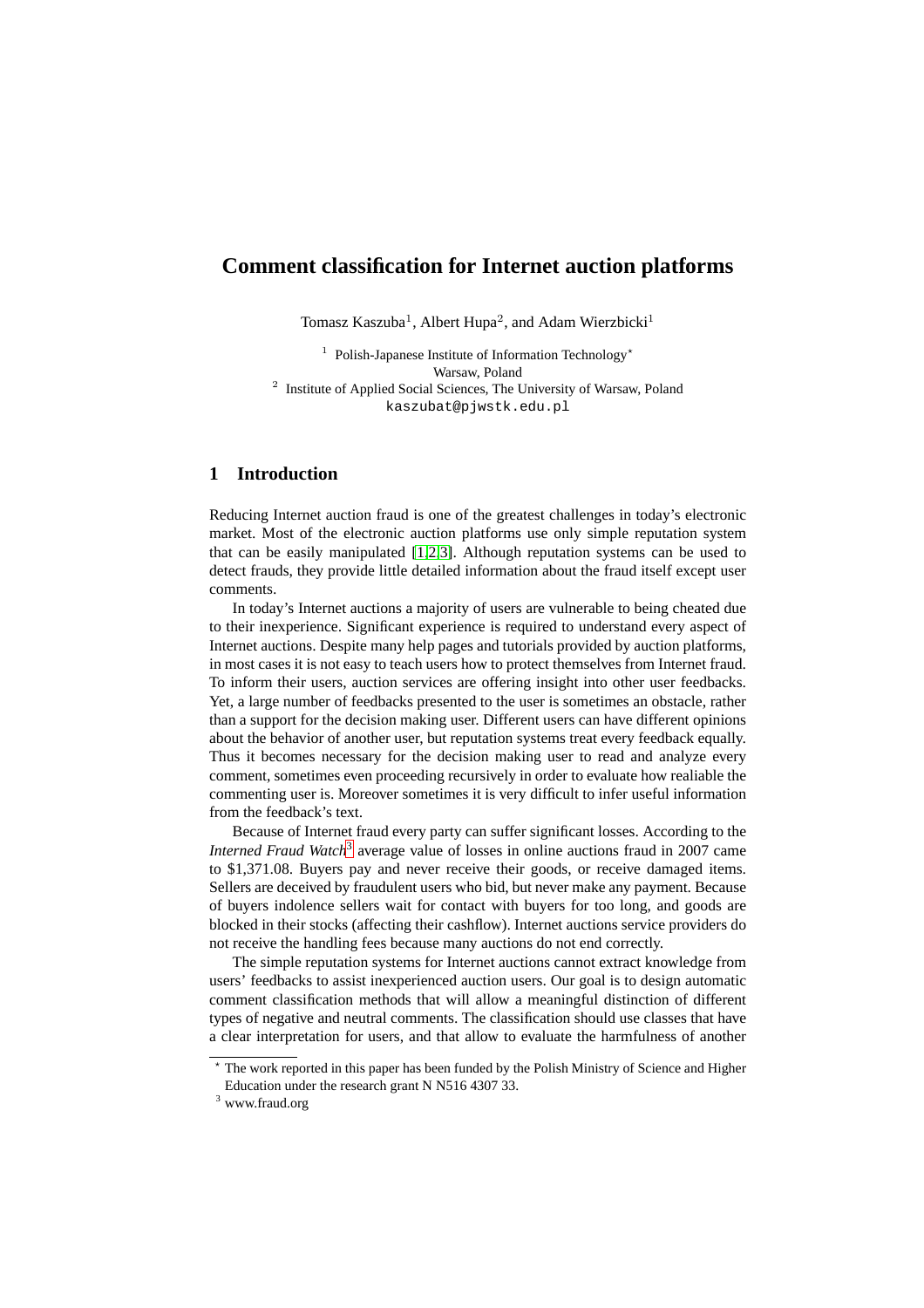user's behavior. When all negative comments are treated equally by reputation algorithms, it is impossible to distinguish between malicious behavior and accidental mistakes. The proposed classification method has been evaluated on a large trace from a real Internet auction site. The classes are created using both a Top-down and a Bottomup method through an analysis of comment contents.

We have developed a hierarchical model of user behavior in Internet auctions (separately for buyers and sellers). By checking the frequency of occurrence and the significance of reported transaction problems we have created simple classification method to detect potential threats related to users' transactions. The final decision to accept or reject a transaction still depends on the user and her preferences. We have also proposed method of rating complaints against sellers and buyers that can be used to modify the Internet auction reputation algorithms. Our solution can be deployed alternatively to the user's feedback list. Including it into the reputation system can increase trust of all parties to the auction platform and reduce user uncertainty.

The rest of this paper is organized as follows: in the next section we describe related work. In section three, we discuss the characteristics of users in electronic auction market and their risk. In section four we propose the classification of complaints for seller and for buyer. Section five describes the classification results for real data from Internet auction platform. In section six we propose a system of rating of feedback types depending on the harmfulness of reported behavior. Section seven concludes and presents ideas for future work.

## **2 Related work**

Most of recent work has been focused only on the seller's profile [\[4,](#page-10-3)[5\]](#page-10-4). Much work has been devoted to inducing users to behave properly [\[6](#page-10-5)[,5\]](#page-10-4) as well as detecting fraudulent users [\[2](#page-10-1)[,1\]](#page-10-0). There are some tools dedicated detecting fraudulent sellers (*ProtoTrust<sup>[4](#page-1-0)</sup>*) or entire cliques of fraudulent agents (*NetProbe* [\[7\]](#page-10-6)). Gavish and Tucci [\[3\]](#page-10-2) have presented the seller's swindling methods in Internet auctions. Gregg and Scott [\[4\]](#page-10-3) have proposed a model of complaints against sellers. Although their model is similar to ours, they have used a manual process to classify feedbacks and did not propose a rating of feedback types. The work of Dellarocas [\[6\]](#page-10-5) applies in situations where users can intentionally give unfair ratings to each other. The author has proposed to conceal the identities of buyers and sellers to prevent such discrimination.

## **3 Characteristics of agents in the electronic auction market**

We can distinguish three types of agents in Internet auctions: buyers, sellers and the auction service provider. Each type of agent has different interests and can execute different actions in the auction system.

<span id="page-1-0"></span><sup>4</sup> utrust.pjwstk.edu.pl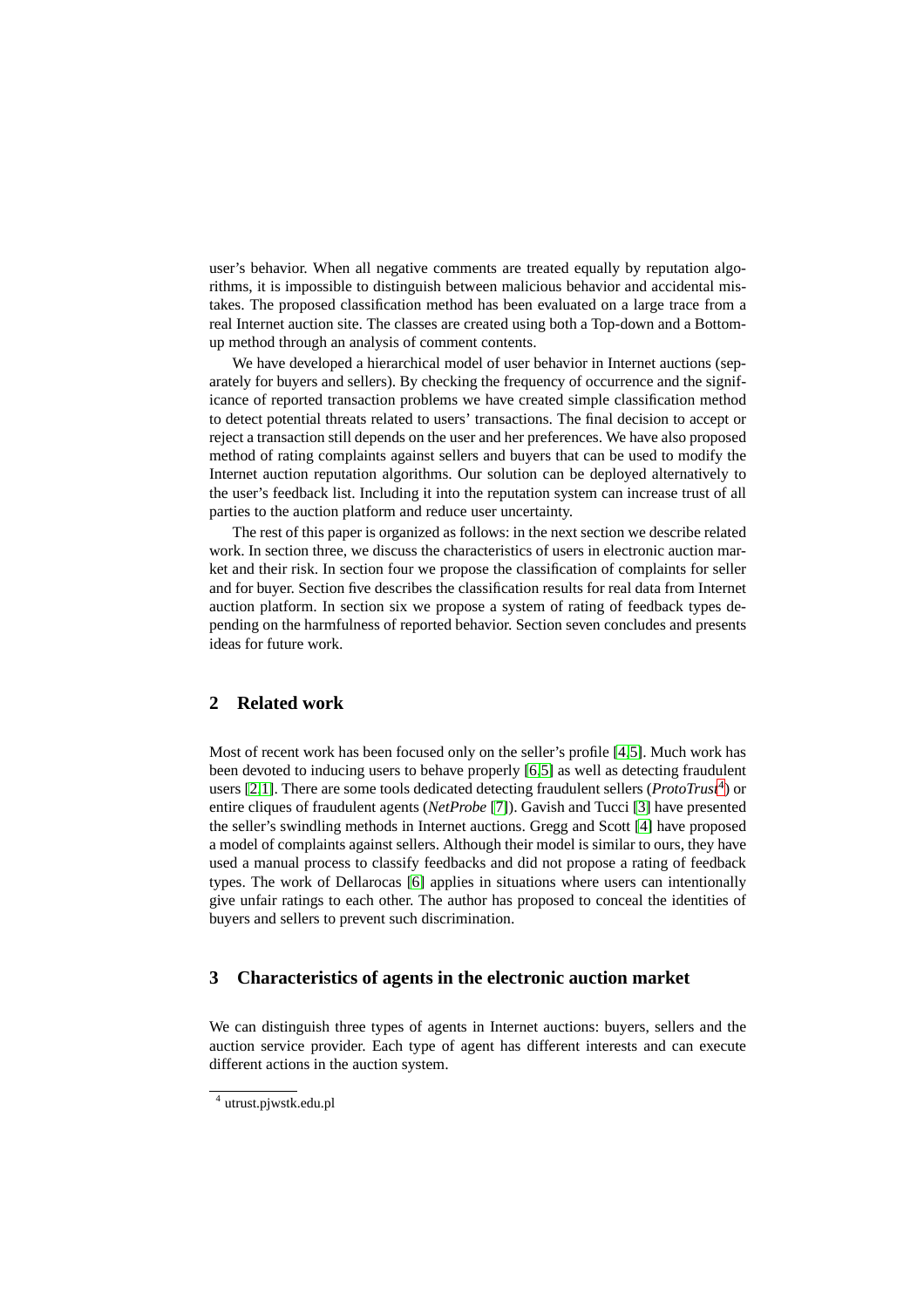### **3.1 The Buyer**

The buyer is most vulnerable to fraud, because of the online auction architecture which in most cases requires the use of the advance payment method. Sometimes items can be paid by cash on delivery which is safer for the buyer. In general the buyer is obliged to make the payment before receiving the item. Hence a buyer's risk is much higher than a seller's.

### **3.2 The Seller**

The sellers usually have a better position, because they do not risk any money, but the time spent on maintaining an auction indirectly affects their income. According to regulations sellers cannot interfere in their auctions, and they cannot refuse to sell the item if the auction is finished. In some cases a seller can revoke the bid of a user for a specific reason, but in most cases the seller has to deal with the winning buyer. If there is no payment after an appropriate time the seller can put this item up for auction once again. However, the seller has lost time on maintaining the auction as well as the handling fee. In some cases (specified by the auction platform) sellers can get their handling fee back. In the worst case the seller sends the item using the cash on delivery payment method and the buyer does not receive the item (the seller loses shipping costs).

#### **3.3 The Service Provider**

The third agent - the auction service provider risks no money, but its income depends directly on the total number of auctions carried out by sellers. Moreover there is a possibility (for example when the buyer does not pay for an item) that the seller can demand his handling fee back. Thus it is in the best interest of the auction service provider to discourage agents from cheating and punish frauds as quickly as possible.

## **4 Feedback Classification Model**

Existing reputation systems do not distinguish between different kinds of negative or neutral user feedback. In addition, they use a very simple reputation algorithm. As long as we treat every negative feedback equally, we cannot distinguish purposeful behavior from an accidental one. For example, there is a great difference between sending the wrong color or size of a T-shirt and not sending it at all.

In order to create our classification model, we have obtained a real world dataset. The dataset has been acquired from *www.allegro.pl* which is the leading Polish online auction provider. We have selected the subset of 15159 negative or neutral feedbacks for 12188 different users. We have partitioned the feedbacks into two groups (for sellers and for buyers) and designed two independent classification rules for each group.

We have mined the information from the users' comments using two independent classification rules for each group - *top down* and *bottom up*. These approaches helped us to compare the outcomes - different types of complaints, on the basis of which we created a taxonomy by connecting the types according to different meanings.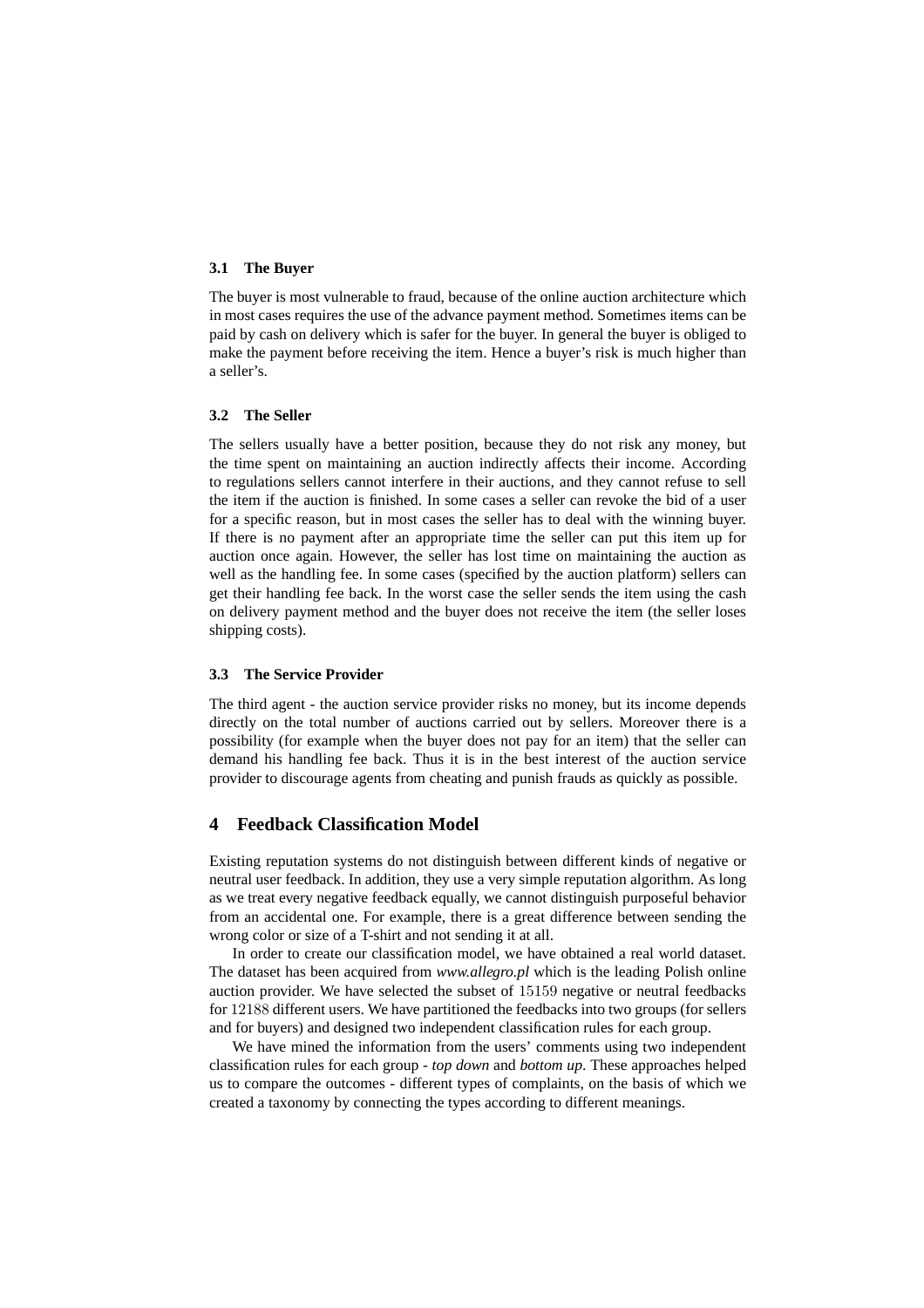#### **4.1 Classification methods**

We have used two approaches to create the taxonomy of user complaints. In the first approach we have created a simple typology tree by a semi-automatic method using our *regex creator* tool. In the second approach we have used advanced data mining techniques to cluster the co-occurring words into groups. Then we have confronted the results from both methods and created the tree structures presented in Figure 1 and 2.

**The Top-Down Classification Approach** In this approach we have used regular expressions for the classification of complaints. We have designed and implemented a simple tool to create regular expressions and assign patterns to complaint types (or to create new types if necessary). The tool has a built-in tokenizer and stemmer that help us to create new regular expressions through a couple of clicks (it still needs human control to find a new pattern). Because there are many spelling errors in users' feedbacks (especially not using national special characters) we have created an alternative set regular expressions without national characters.

**The Bottom-Up Classification Approach** In order to extract different types of complaints we have constructed six corpora for the following kinds of feedbacks: negative for buyers and sellers, neutral for buyers and sellers, as well as negative and neutral for buyers and sellers. In the next step for every corpus we have re-created a binary network of co occurring words for every bi-gram with frequency higher than 9. Such a network consisted of vertices standing for words and edges representing relations of their cooccurrence. Our aim was to recreate clusters in a given network representing groups of words which frequently exist together. In order to do so we applied the Newman Girvan algorithm [\[8\]](#page-10-7) [\[9\]](#page-10-8) for community detection. This approach is based on the measures of shortest paths and betweenness centrality calculated for edges.

A shortest path between two vertices is a path with minimal number of vertices between them. Edge betweenness is defined as the number of shortest paths between pairs of vertices that run along it. If there is more than one shortest path between a pair of vertices, each path is given equal weight such that the total weight of all of the paths is unity. The Newman Girvan algorithm calculates the betweenness for all edges in the network, removes the edge with the highest betweenness, then recalculates betweennesses for all edges affected by the removal and repeats removing the edges with highest betweenness and recalculating betweennesses until no edges remain.

The Newman Girvan algorithm produced a dendrogram. In order to estimate the quality of a particular division of a network, there is calculated a measure comparing the number of edges inside communities and between them, i.e. fraction of the edges inside communities minus the expected value of the same quantity in the network with the same community divisions but rundom connections between the vertices.

The effect of the application of Newman Girvan algorithm consisted of sets of words which usually occured together in our corpora. These sets were treated as meaningfull types of complaints.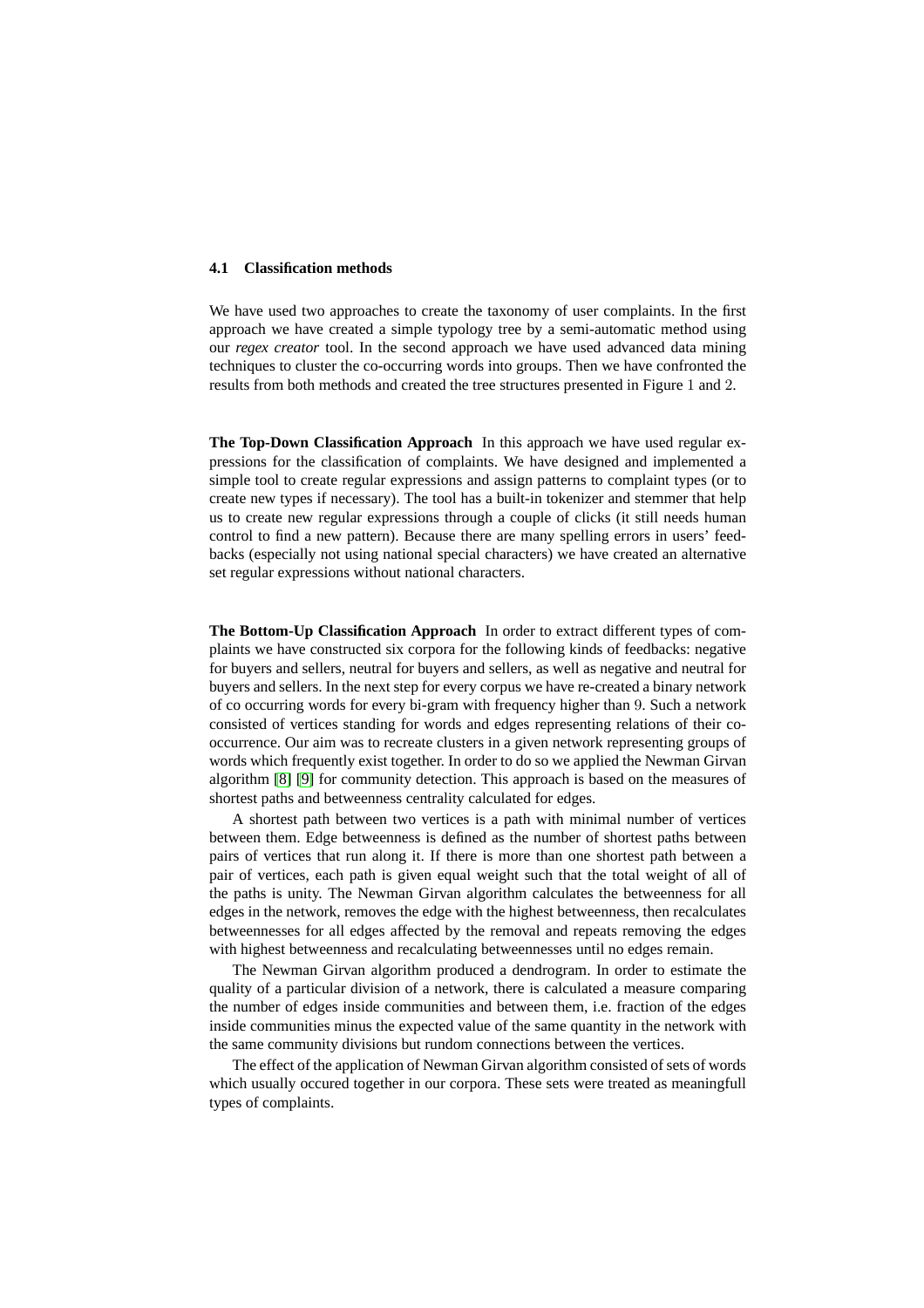### **4.2 A Taxonomy of User Complaints**

**Complaints Against the Seller.** The full model of complaints against sellers is presented in Figure 1. We distinguish two kinds of losses due to fraud: time and money related. We mark complaints related to loss of time with striped lines. Those colored in light-grey are related to loss of money. We have observed that there are two general groups of complaints: seller behavior related and item related. In the first group we include the following seller behavior:

- **Fraudulent behavior.** Shill bidding or shipping overcharge. We consider only explicitly formulated accusations, not those computed from historical auction data.
- **No response.** Communications with the seller after the auction was impossible. The seller did not answer phones, nor responded to e-mails.
- **Odd behavior.** The seller behaved in a completely unpredictable manner, communication with the seller was possible but handicapped. The seller sent the item with a delay or did not define the payment method and shipping price.

The second group of complaints is related strictly to the item and consists of:

- **Item not sent or lost.** The item was not sent to the recipient. Sometimes the seller argues that the item was lost by the courier or post office.
- **No product to sell.** The seller declares that the item was already sold to another buyer, or the item is no longer on sale. In this case the item is not sent to the buyer.
- **Careless Packing.** The seller did not take care about the packaging of the items. This type also includes the situation when the received item was damaged. It is not possible to verify if the seller sent a damaged item or the item was destroyed during shipment.
- **Wrong item.** The seller made a mistake and sent a wrong item (wrong color or type) or the received item was not complete.
- **Item not as expected** The item seems to be illegal goods (a fake, or a pirate copy of software) or just does not satisfy the buyer.

**Complaints Against the Buyer** In Figure 2 we present the complaints model for the buyer. Similarly to the previous model we mark with striped lines complaints related to loss of time. Those colored in light-gray are related to loss of money. We can also partition complaints into user related and item related.

- **No response.** Communications with the buyer after the auction was impossible. The buyer did not answer phones, nor responded to e-mails. Complaints of this type are in most cases also classified as 'no payment' complaints (every complaint could be classified into more than one type).
- **Odd behavior.** The buyer seems not to follow the auction rules, or did not read the information provided by the seller. Sometimes the buyers tries to force the buyer to choose a particular payment method.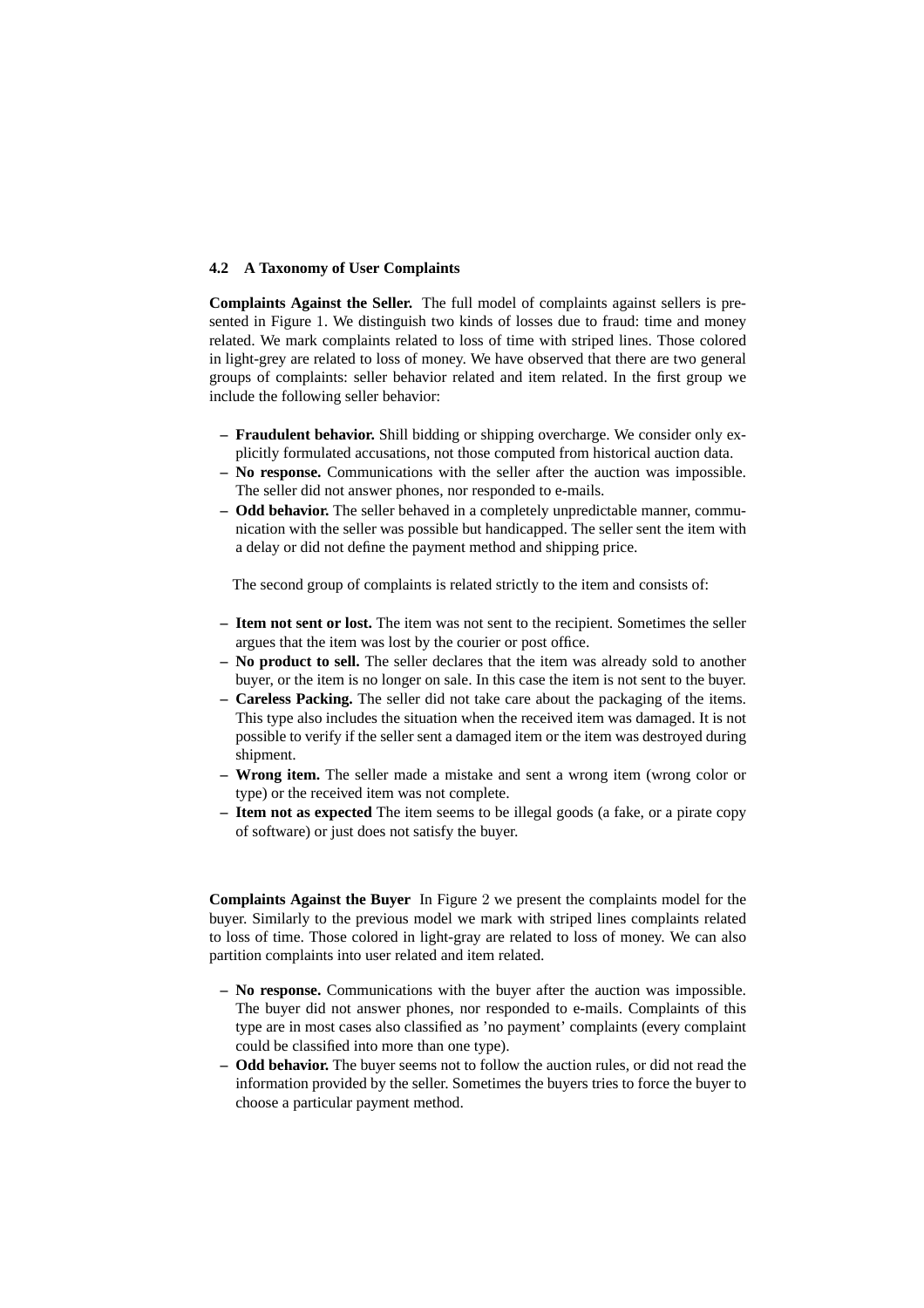

**Fig. 1.** Typology of complaints against seller

- **Delivery not accepted.** The buyer did not accept the delivery which should be paid for by cash on delivery. The seller must pay the round trip shipping charges, which is sometimes a significant amount of money. This is the only type of complaints against the buyer related to loss of money.
- **No intention to buy.** The buyer did not pay for the item, and did not inform seller about her plans. Sellers call such behavior childish or bidding for fun.
- **Reneged on buying.** The buyer contacts the seller and declares that she will not buy the item.



**Fig. 2.** Typology of complaints against Buyer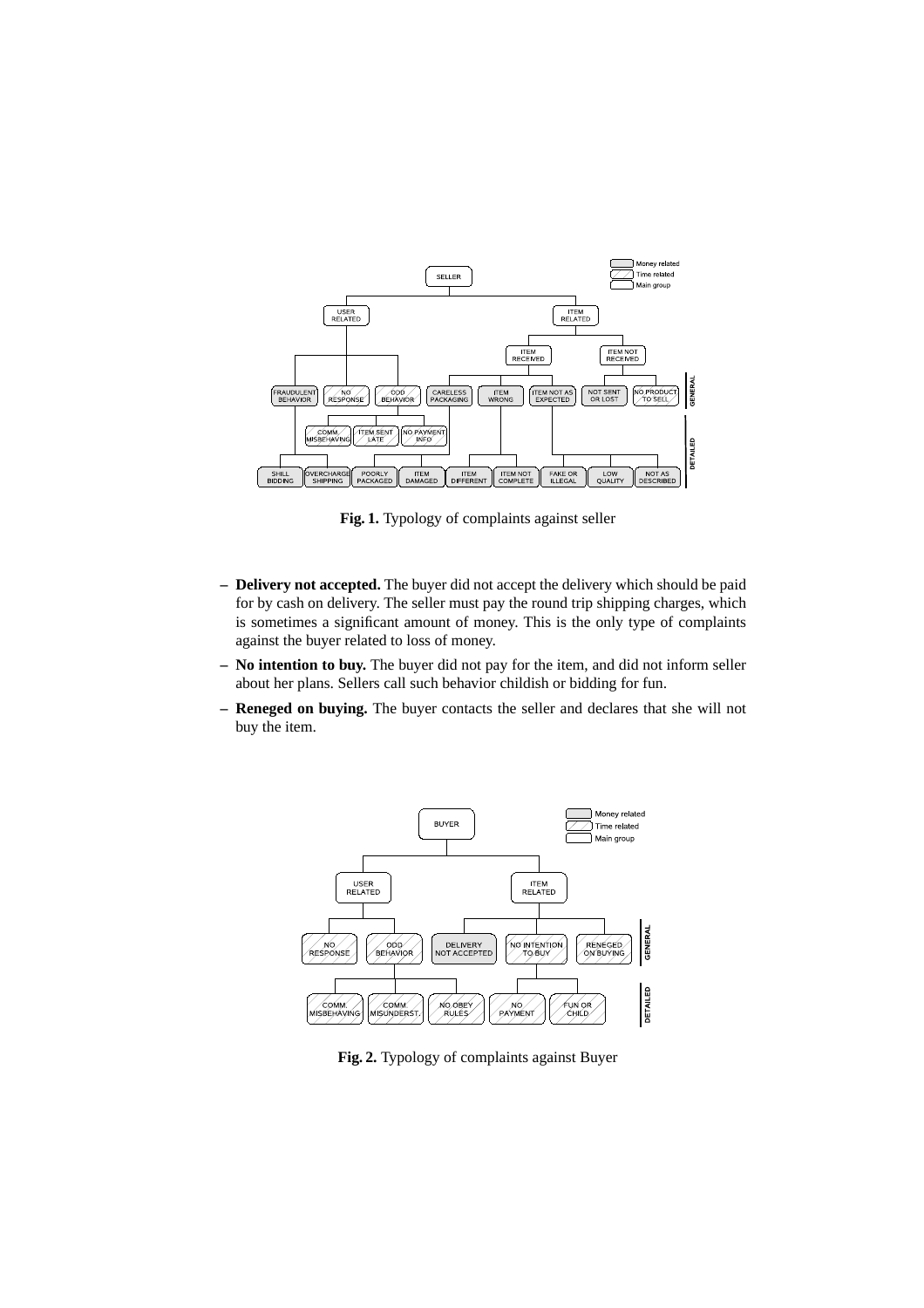## **5 Classification Results**

We have partitioned all negative and neutral feedbacks into the detailed types of the complaint taxonomy, using regular expressions prepared by the two classification methods. Each complaint type has its own meaning and also a unique set of regular expression patterns. In our evaluation we have used only types from the general level of the taxonomies, in order to obtain more legible results. Patterns from the detailed types are used in types from the general level.

We have tested all negative and neutral feedbacks made by sellers and buyers and assigned to types in our taxonomy (for the seller and the buyer respectively). We have matched each feedback against all patterns from our model. A feedback could be assigned to more than one pattern from different types. We present normalized results of all neutral or negative feedbacks separately. In addition we present the percentage results jointly for all nonpositive feedback (negative or neutral comments).

Our regular expression tool has matched 68% of negative comments (for the seller and the buyer equally), 54% of neutral comments for the seller and 35% of neutral comments for the buyer.

Unclassified comments contain mostly useless information (no specified reason or lots of spelling errors). The amount of such feedbacks can be reduced by enabling users to choose one of our proposed complaint types from a list instead of editing comments by themselves, keeping the possibility of editing comments afterwards to add more information if desired.

The difference in classification quality between negative and neutral feedbacks is caused by the fact that neutral comments contain less complaints which are the most useful information for classification.

#### **5.1 Classification of complaints against the seller**

**Negative feedback.** In Figure 3 we present the frequency of occurrence of complaints against the seller. Most of the negatives are due to a lack of response from the seller or not receiving the item (Please compare it to the taxonomy presented in Figure 1). This is predictable since users do not like to be uninformed, especially when they risk their money. A significant amount of negative feedback is due to problems with the item, like sending a wrong or low quality item. There is a small amount of direct accusations of shill bidding or excess shipping cost. We have also noticed some situations when the seller refuses to sell the item and informs the buyer about it.

**Neutral feedback.** Neutral feedback was sent in most cases when the item did not live up to buyers expectation or the item was different (for example different color or size) than described in the auction. Seller behavior such as problems with understanding the seller or delays in sending the item was also a frequent reason for a neutral, rather than negative feedback. In comparison with negative feedback we can observe a significant drop (almost 50%) of complaints related to not sending the item or ignoring the buyer.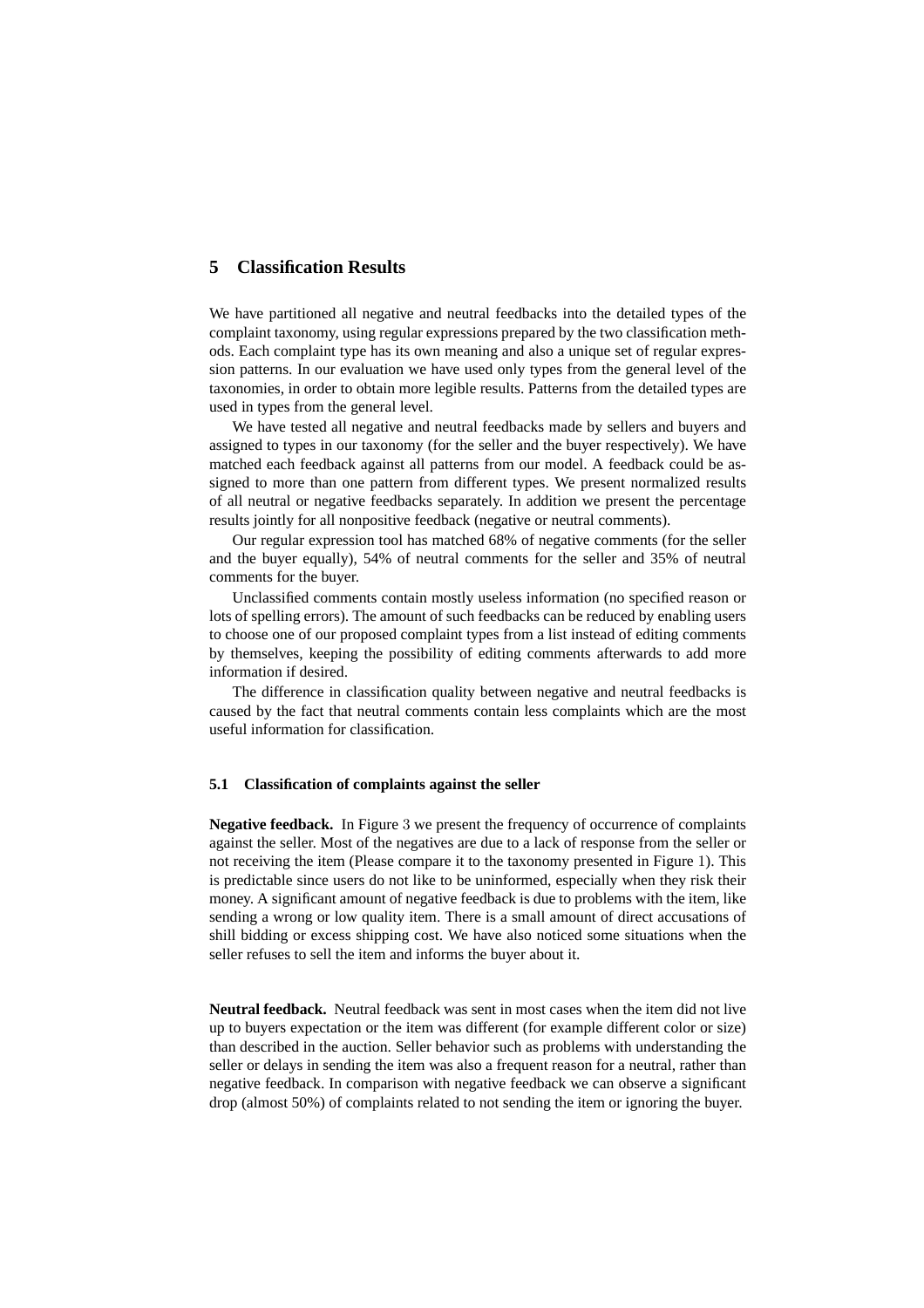

**Fig. 3.** Results for seller complaints

#### **5.2 Classification of Complaints Against the Buyer**

**Negative feedback.** We present the classification results for the buyer in Figure 4. Similar to the results for the seller, most of negative feedback was sent due to problems of communication with the buyer. There have been two main reasons to send a negative comment: the first is the lack of payment, the second is no communication at all (which often occurs simultaneously). We can observe a significant drop in the amount of negative feedback when the buyer declares that he will not buy the item (for any reason). Odd behavior of the buyer is not a serious problem for the seller (the buyer still must pay before receiving the item). To our surprise there are some cases when the buyer does not accept the delivery. This forces the seller to incur additional expenses (round trip shipping costs). Such situations can be caused by a lack of money at the time of package arrival (buyer recklessness).

**Neutral feedback.** As we can see sellers tolerate all strange behavior of buyers as long as they pay for the item. They are also tolerant when the buyer declares explicitly that he resigns from buying the item (item can be put for auction once again). In comparison with negative feedback we observe a considerable drop in the amount of neutral feedback when communication with buyer was not possible and thereby also no payment at all has been made.

### **6 Rating the harmfulness of unfair behavior**

To make our research more applicable to Internet auctions we propose a simple method for rating the types of complaints along their harmfulness. We propose *harmfulness* to be the difference between the frequency of occurrence of negative and neutral feedback. We compute the *harmfulness* for every type in our complaint taxonomy. A type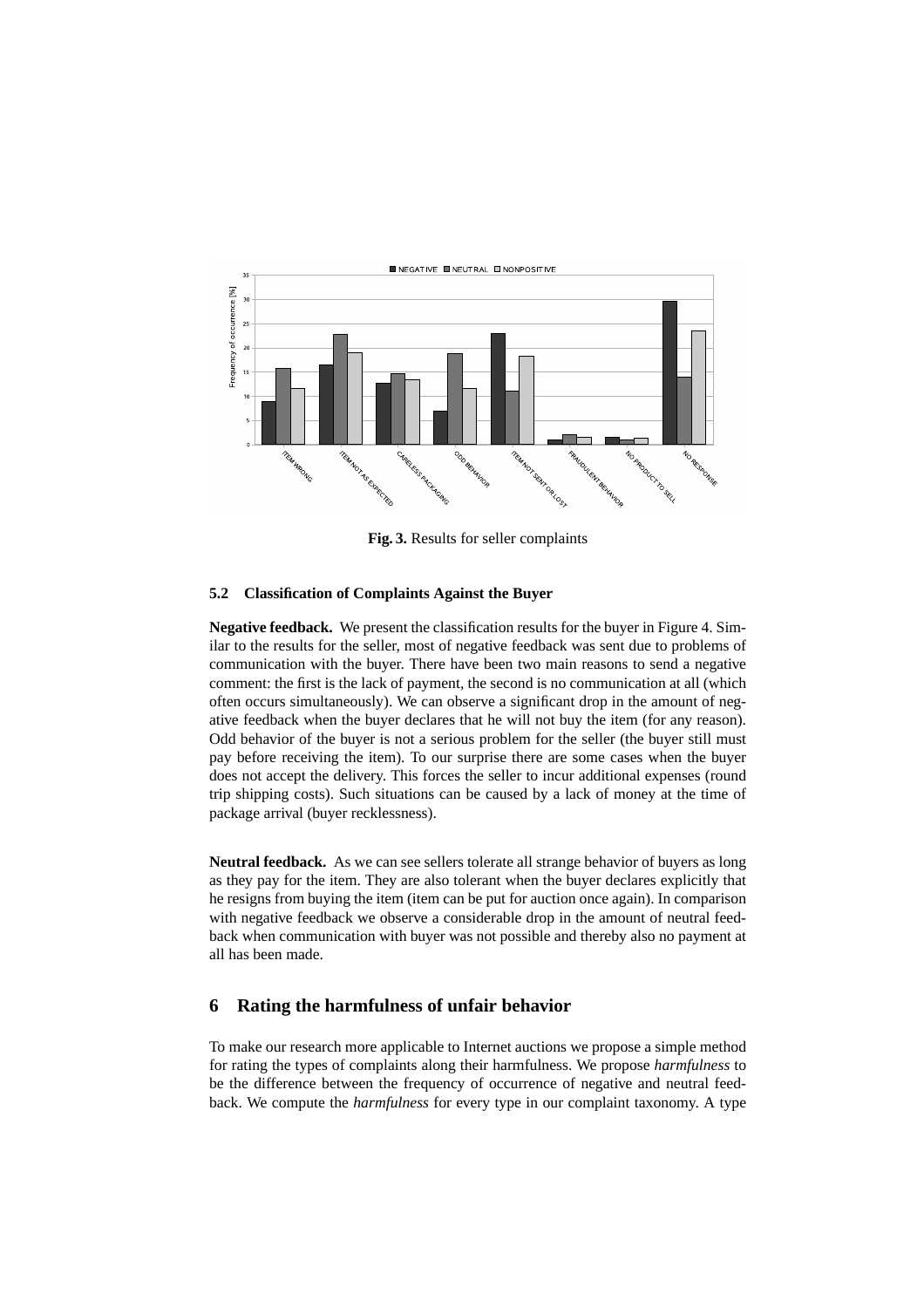

**Fig. 4.** Results for buyer complaints

of complaints tends to be more harmful if more negative than neutral feedback is classified into that type. We have sorted the groups of complaints along the *harmfulness* and present the detailed results in Table 1. We have also juxtaposed the *harmfulness* with the frequency of occurrence of each type of complaint. Values of the frequency of occurrence were generated from nonpositive feedbacks (negative or neutral feedback). In addition we have added the relation of each type to losses of time or money from the model presented in Figures 1 and 2. Our rating scheme does not need to be approved as is, but it can be used to detect major threats. We suggest that every user tunes this scheme to her preferences.

#### **6.1 Most Harmful Seller Behavior**

The most harmful seller behavior is lack of response (23%). To reduce this kind of unfair behavior, auction platforms can provide additional channels of communication with the seller. Another type of harmful behavior is not sending the item after the auction. This type can be reduced by charging the seller an amount which depends on the final price of an item, and to return this amount after the transaction completes successfully.

Less harmful, but also often frequent fraudulent behavior is related to the condition of an item. Our solution can help in the following manner:

Bob the buyer wants to buy some T-shirts. He finds that Sam the seller has the required object on his auction. Our system checks Sam's comments and warns Bob that items shipped by Sam are often damaged. Bob requests for package insurance and selects a proper shipping method. Consider also a similar situation, but in this case Sam often sends different or incomplete items. Since Bob is warned by our system he can contact the seller and send detailed information about the requested size and colors to ensure completeness of the package.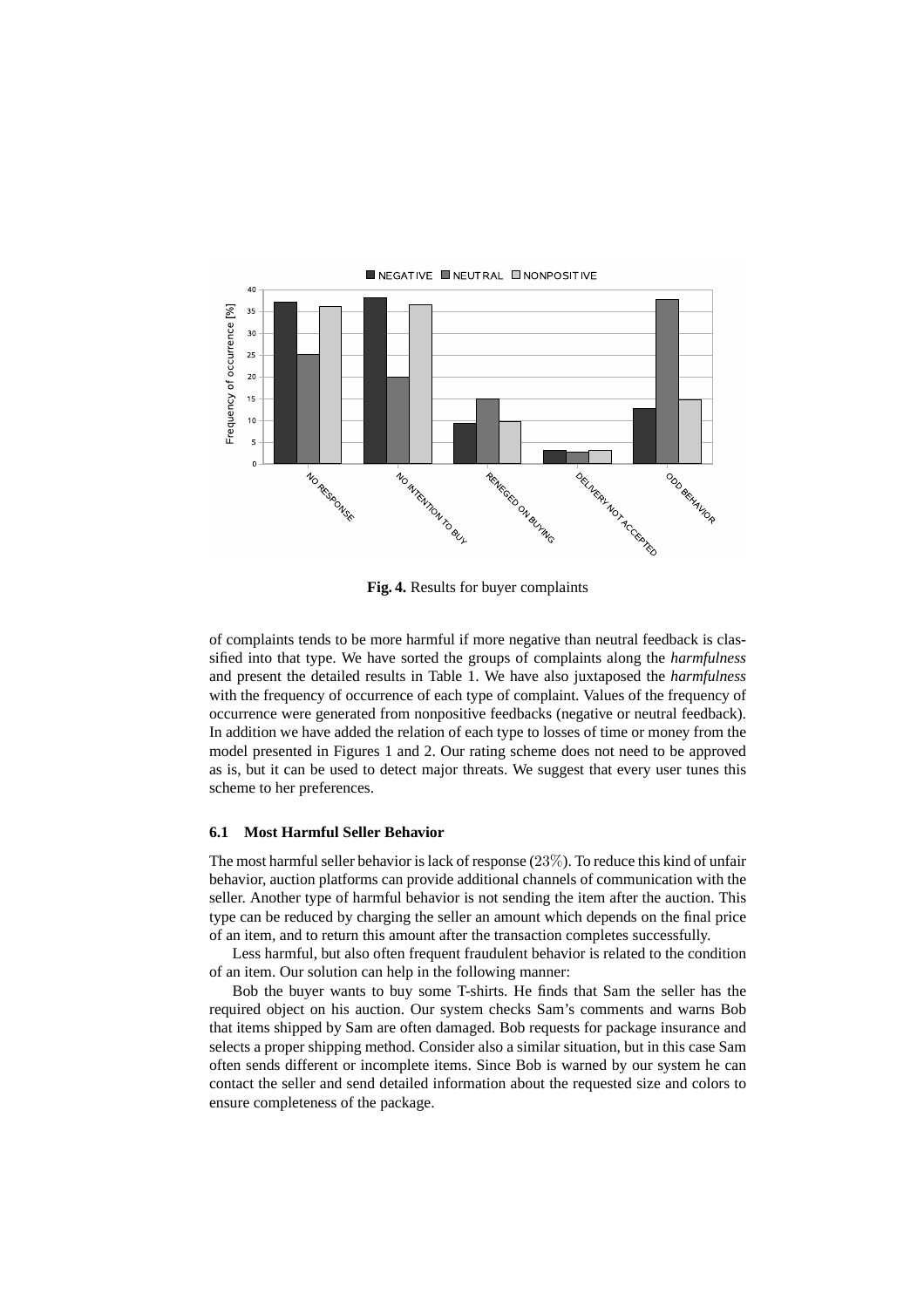| Complaint type against seller Harmfulness Time or Money Frequency of occurrence |                 |         |                 |
|---------------------------------------------------------------------------------|-----------------|---------|-----------------|
|                                                                                 | $\vert\% \vert$ | related | $\vert\% \vert$ |
| <b>NO RESPONSE</b>                                                              | 15.71           | T       | 23.48           |
| <b>ITEM NOT SENT OR LOST</b>                                                    | 11.86           | М       | 18.22           |
| NO PRODUCT TO SELL                                                              | 0.44            | T       | 1.29            |
| <b>FRAUDULENT BEHAVIOR</b>                                                      | $-1.09$         | М       | 1.46            |
| <b>CARELESS PACKAGING</b>                                                       | $-2.1$          | M       | 13.4            |
| <b>ITEM NOT AS EXPECTED</b>                                                     | $-6.22$         | M       | 18.96           |
| <b>ITEM WRONG</b>                                                               | $-6.7$          | M       | 11.58           |
| <b>ODD BEHAVIOR</b>                                                             | $-11.9$         | T       | 11.62           |
| Complaint type against buyer                                                    |                 |         |                 |
| NO INTENTION TO BUY                                                             | 18.11           | T       | 36.47           |
| <b>NO RESPONSE</b>                                                              | 12.11           | т       | 36.09           |
| DELIVERY NOT ACCEPTED                                                           | 0.42            | М       | 3.07            |
| RENEGED ON BUYING                                                               | $-5.59$         | т       | 9.67            |
| <b>ODD BEHAVIOR</b>                                                             | $-25.06$        | т       | 14.7            |

**Table 1.** Rating and the frequency of occurrence of types of nonpositive feedback

#### **6.2 Most Harmful Buyer Behavior**

The most harmful buyer behavior is bidding without intention to pay for the item and lack of response after the end of an auction. The joint frequency of occurrence of both types is 72% of all non positive feedback against the buyer. A good idea can be to introduce some time threshold after which the seller can automatically put the item for an auction again without paying the handling fee. Such a solution cannot prevent fraud, but at least the seller can save some time. The seller can also request advance payment for the item if there is a high possibility that the buyer behaves unfairly (and refuse to accept any other payment method but advance payment).

Consider a situation where Sam the seller puts some items up for auction. He checks from time to time who bids in his auctions using our system. Our system checks all previous feedbacks for every bidder. Bob the bidder is classified as a buyer who often has no intention to buy after he wins the auction (bids for fun). Bob has actually the highest bid, so Sam wants to ensure that Bob pays for the item after the auction ends. He sends an e-mail with a detailed description of the item, requesting an immediate response and advance payment. Sam can also remove Bob's bid if Bob does not reply.

## **7 Conclusion and Future Work**

In this work, we have designed a taxonomy of complaint types for buyers and sellers in Internet auctions. Our model is based on real data from *www.allegro.pl*. We have also proposed the rating of complaint types which can be a building block for an improved reputation system. Our rating scheme may be used by Internet auction platforms to detect and fight against the most harmful frauds and thereby gain more trust from the users.